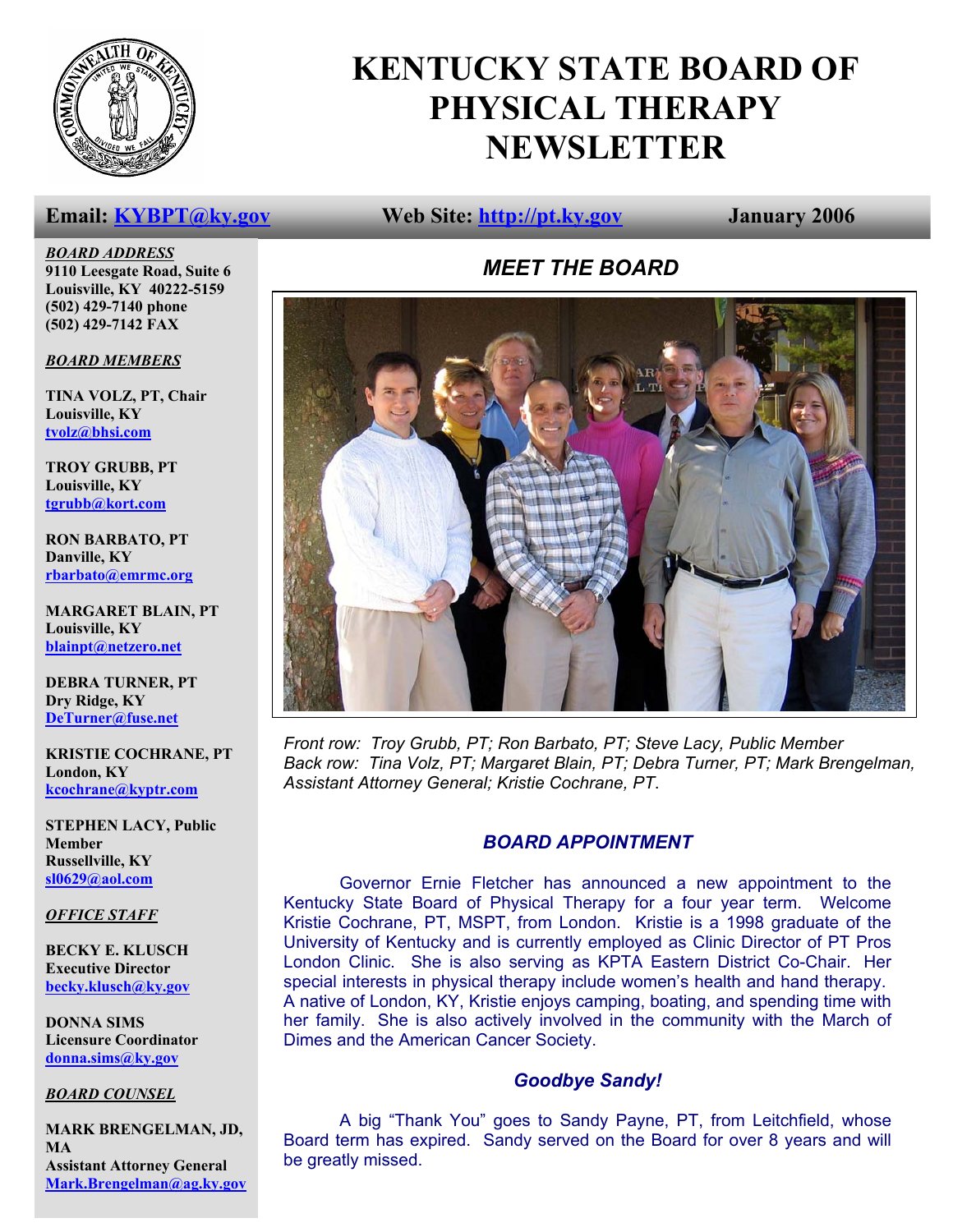### **Disciplinary Actions May 2005-January 2006**

 The following is a summary of disciplinary actions taken by the Board since the last Newsletter was published. It is intended as a summary for informational purposes only. All information is believed to be accurate. However, complete terms of each disciplinary action are contained in the Board's records. Monetary amounts paid to the Board may reflect the investigative costs and not necessarily the scope and severity of the violation(s).

### **Judy Petrey, PTA-A00360** Date: 5/19/2005

**Alleged Violations:** KRS 327.070(2)(b), (h), and (k), 201 KAR 22:053 § 2(4), § 4(8) (effective September 10, 2001 to January 4, 2005).

**Final Action:** Admits to at least one count of each of violation KRS 327.070(2)(b) by engaging in or permitting the performance of substandard patient care due to a deliberate or negligent act or failure to act; (h) by engaging in fraud or material deception in the delivery of professional services, including reimbursement and (k) by violating 201 KAR 22:053 § 2(4) by failing to report to the Board the unethical, incompetent, or illegal acts of the Respondent's supervising physical therapist to the Board and 201 KAR  $22:053 \& 4(8)$  by failing to discontinue physical therapy services when the reassessments were not done and by not communicating such to the appropriate parties. 90 day suspension ending 3/31/05, 2 yr probation with monitoring, \$700 investigative costs, \$500 fine, 3 hour CEU and passage of the Jurisprudence Exam.

### **Bruce Taylor, PT-003707 Date: 7/21/2005**

**Alleged Violations:** KRS 327.070(2)(k) and 201 KAR 22:053 § 4(3)(k).

**Final Action:** Admits to at least one count of violation KRS 327.070(2)(k) by violating 201 KAR 22:053 § 4(3)(k) by failing to reassess each patient every thirty days. 2 year probation with monitoring, \$700 investigative costs, \$500 fine, 3 hour CEU and passage of the Jurisprudence Exam.

### **Jerome Johannes, PT-003972** Date: 7/21/2005

**Alleged Violations:** KRS 327.070(2)(a).

**Final Action:** Admits to violation KRS 327.070(2)(a) for having engaged in the excessive use of alcoholic beverages. Five years suspension fully probated upon conditions designated by the Impaired Physical Therapy Practitioners Committee (IPTPC).

### **Charles Buster, PTA-A00812 Date: 11/17/2005**

**Alleged Violations:** KRS 327.070(2)(b) and (h).

**Final Action:** Admits to at least one count of each of violation KRS 327.070(2)(b) by engaging in substandard patient care and (h) by engaging in fraud or material deception in the delivery of professional services, including reimbursement. 90 day suspension stayed by 2 yr probation with monitoring, \$1,700 investigative costs, \$100 fine, 3 hour CEU and passage of Jurisprudence Exam.

### **Michael Rickey, PTA-A01643 Date: 11/17/2005**

**Alleged Violations:** KRS 327.070(2)(m).

**Final Action:** Admits to violation KRS 327.070(2)(m) by being impaired by reason of a mental, physical, or other condition that impedes the Respondent's ability to practice competently, for which the Respondent has subsequently received appropriate mental health treatment. Indefinite suspension, stayed with terms and conditions, including active membership under contract with the Impaired Physical Therapy Practitioners Committee (IPTPC) for at least five years with a Board appointed monitor, on-site supervision, and restrictions on practice setting.

*Cease & Desist Orders*

May 2005 through January 2006

 **The following is a list of violations of KRS 327.020(3)** "*It shall be unlawful for any person, or for any business entity, its employees, agents, or representatives to use in connection with his or its name or business activity the words "physical therapy," "physical therapist," "physiotherapy," "physiotherapist," "registered physical therapist," the letters "P.T.," "L.P.T." or any other words, letters, abbreviations or insignia indicating or implying directly or indirectly that physical therapy is provided or supplied or to bill for physical therapy unless such physical therapy is provided by or under the supervision of a physical therapist licensed and practicing in accordance with this chapter."* 

 Jeremy Bartholomew, D.C., Lakeway Chiropractic, Russell Springs, advertising under the yellow page classification of "*Physical Therapists".*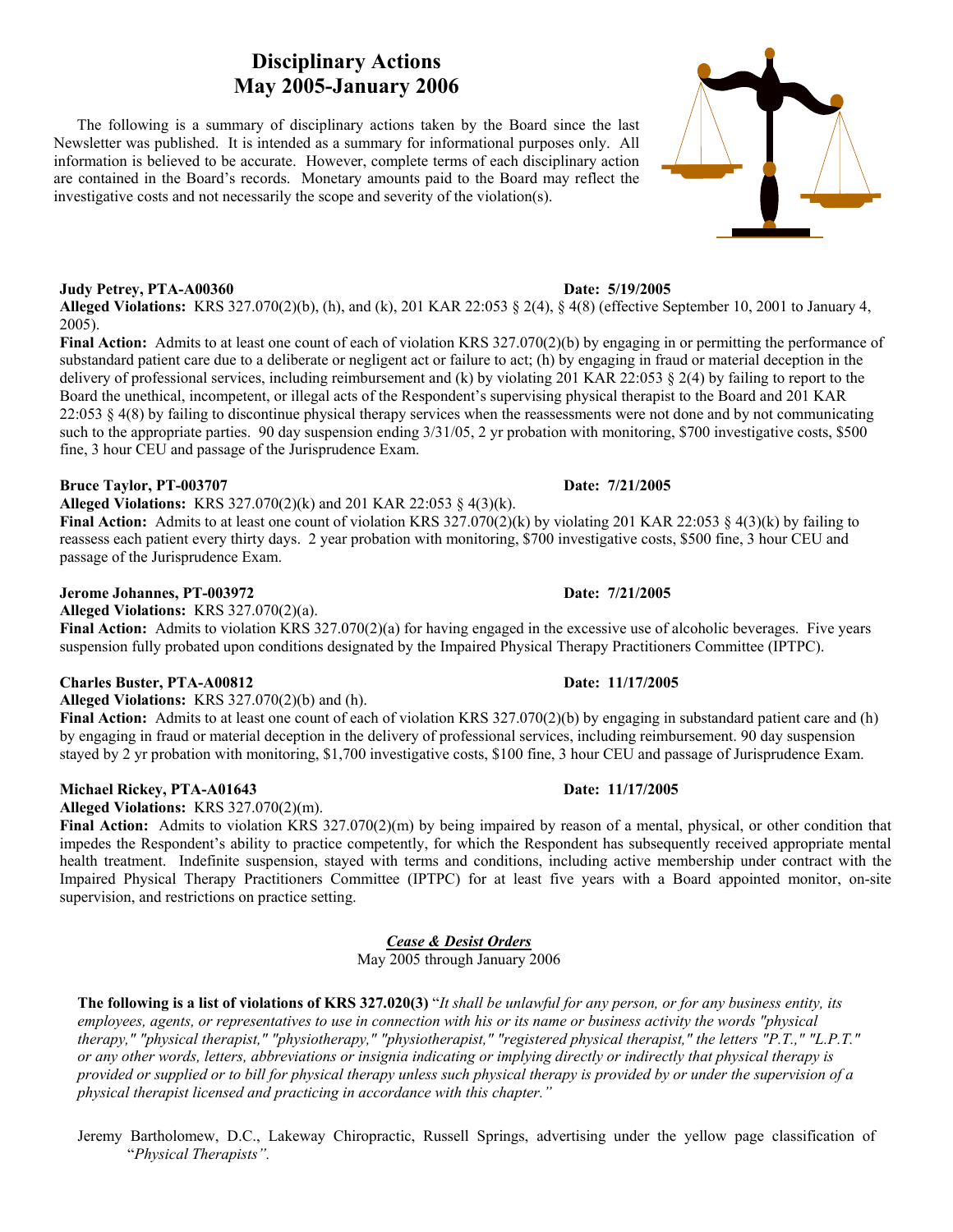*Cease & Desist (cont)* 

- Erica Montgomery-Turner, D.C., Lakeway Chiropractic, Russell Springs, advertising under the yellow page classification of "*Physical Therapists".*
- James M. Hamlin, D.C., S M Chiropractic, P.S.C., d/b/a/ American Health Centers, Ashland, advertising in the newspaper and using the words "physical therapy" in the chiropractic office.
- Elaine Cassady, Massage Therapist and Louisville Therapeutic Massage billing for "physical therapy evaluation" using CPT Code 97001 as submitted to an insurance company for payment.
- Eric DeYoung, Occupational Kinetics using the words "physical therapy" on office prescription pads.
- Darlene Rhodes, Hines Fitness Center, using the words "physical therapy" in connection with an aquatic fitness center business in the newspaper, *Messenger-Inquirer*, Owensboro, Kentucky.

### **Recognizing an addiction**

We all know that we may see patients who are addicted to drugs or alcohol. Do we recognize it in them? Would we recognize this disease in a colleague? If we do recognize it, then what do we do? Let's begin with a definition and some signs and symptoms.

Addiction to drugs including alcohol is a primary, chronic, neurobiological disease, with genetic, psychosocial, and environmental factors influencing its development and manifestations. It is characterized by behaviors that include one or more of the following:

- **Change in Personality** Changes in a person's normal behavior can be a sign of dependency. Shifts in energy, mood, and concentration may occur as everyday responsibilities become secondary to the need for the relief the prescription provides.
- **Change in Appearance** Personal hygiene may diminish as a result of a drug addiction. Significant weight loss may occur and glazed eyes may be evident.
- **Blackouts and Forgetfulness** Another clear indication of dependence is when the person regularly forgets events that have taken place and appears to be suffering frequent blackouts.
- **Social Withdrawal** A person experiencing a dependency problem may withdraw from family, friends, and other social interaction.
- **Desensitized Emotions** A dependent person may exhibit an attitude of indifference, a lack of emotion, and demonstrate disinterest in things that previously brought them pleasure.
- **Increased Inactivity** Hobbies and activities no longer provide the enjoyment they used to. Those suffering from dependency may feel lethargic and tend to stop engaging in athletic activities.
- **Defensiveness** Abusers who attempt to hide a drug dependency may lash out and become very defensive if they feel their secret is being discovered.

If you recognize any of these signs and symptoms in a colleague, you may refer them to the PACE Program. Per KRS 327.045 (6), this program will assist those with the disease, getting the help they need while remaining privileged and confidential. Call the KY Professionals Recovery Network – Brian Fingerson, RPh @ 502-749-8385 or email kyprn@insightbb.com for assistance.

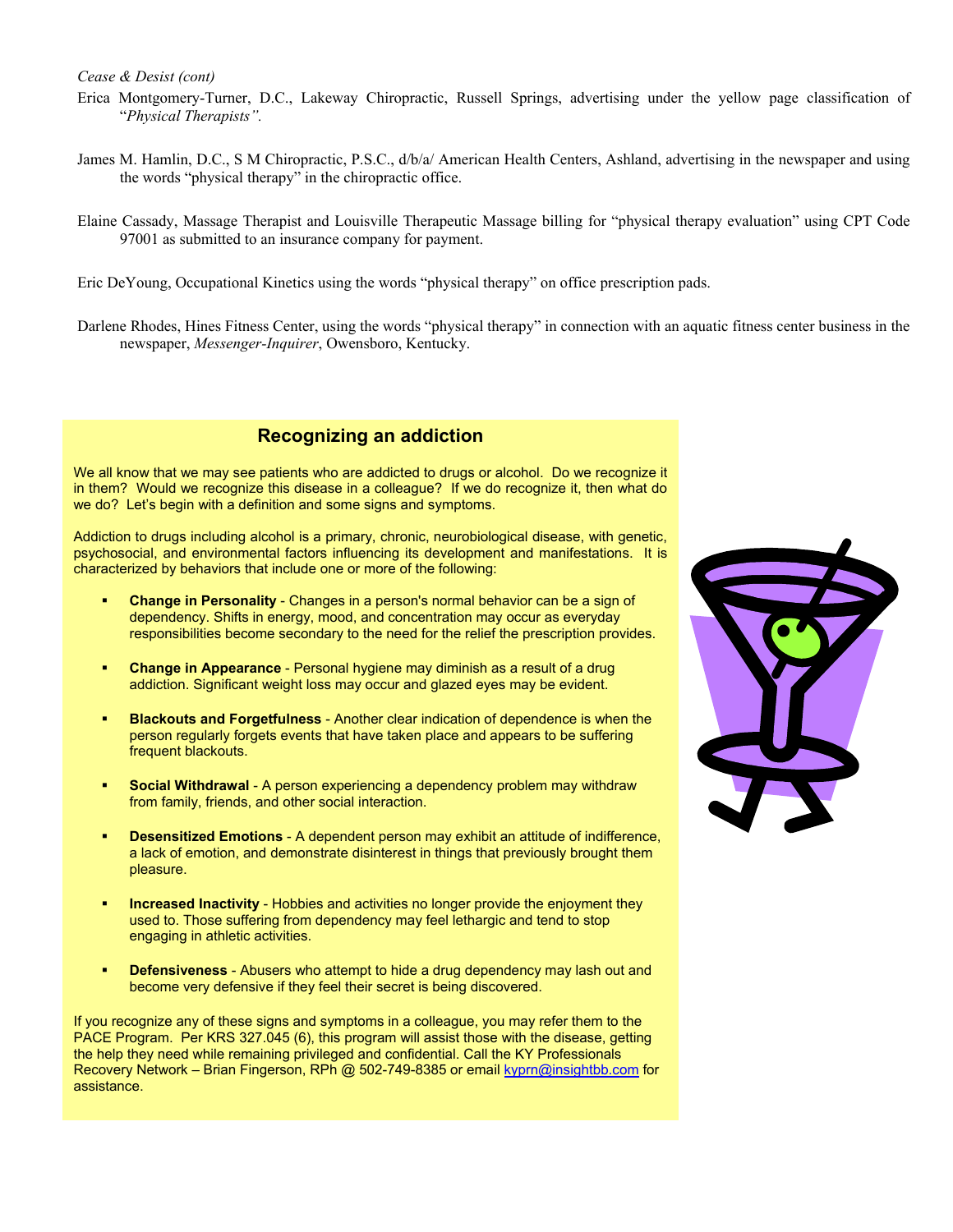### **Points to Ponder . . .**

The board office receives questions on a regular basis ranging from address changes to questions regarding the statutes and regulations. We hope the following on reassessments and supervision will reinforce your understanding and clarify some of your questions.

### **Reassessments**

Reassessments are required on all patients within the defined time frames based on the care setting whether they are being seen by the physical therapist only or in conjunction with a physical therapist assistant. The reassessments must contain the following elements according to 201 KAR 22:053 Section 5(3):

- *(3) Reassessment, which is written or typed, signed and dated by a physical therapist. This reassessment shall be in compliance with Section 4(3)(i) through (l) of this administrative regulation:* 
	- *(a) If the physical therapist is treating the patient, these reports may be incorporated into the progress notes.*
	- *(b) If a physical therapist assistant or supportive personnel are treating the patient, the report shall be a separate entry into the record.*
	- *(c) A reassessment shall include directly observed objective, subjective, and medical data necessary for the revision or reaffirmation of the plan of care and measurable goals.*

The time frames that reassessments are required according to 201 KAR 22:053 Section 4 (3) are:

- *(i) Reassessing inpatients in either a hospital or comprehensive rehabilitation facility every fourteen (14) days;*
- *(j) Reassessing every ninety (90) days, with the physical therapist assistant present, patients in:* 
	- *1. A facility defined in 902 KAR 20:086 as an intermediate care facility (ICF) for the mentally retarded (MR) and developmentally disabled (DD); or*
	- *2. A school system. A forty-five (45) day grace period shall be allowed upon transfer from another school district or from the start of the school year. During this grace period treatment may continue based upon the previous reassessment or initial evaluation;*
- *(k) Reassessing each patient not otherwise noted every thirty (30) days following the initial evaluation or subsequent reassessment;*
- *(l) Reassessing a patient whose medical condition has changed; and*

 Although Medicare or other payors may require recertification of the plan of care or "supervisory visits" for reimbursement, the Practice Act supersedes all other requirements. For example:

- Medicare Part A may require recertification of the plan of care every 60 days by the physician, but the Practice Act requires the physical therapist to perform a reassessment every 30 days in a home health setting.
- Medicare may require "supervisory visits" when a physical therapist assistant is treating the patient, but this is not a requirement of the Practice Act. However, they could be combined as long as all the elements in 201 KAR 22:053 Section 5(3) are met.
- A physical therapist assistant must discontinue services if the reassessment is not done by the physical therapist in accordance with the time frame above.
- The only time a PTA is **required** to be present when the PT is performing the reassessment is in a school system or a facility defined as an ICF/MRDD as stated in 201 KAR 22:053 Section 4(3):
	- *(j) Reassessing every ninety (90) days, with the physical therapist assistant present, patients in:*
	- *1. A facility defined in 902 KAR 20:086 as an intermediate care facility (ICF) for the mentally retarded (MR) and developmentally disabled (DD); or*
	- *2. A school system. A forty-five (45) day grace period shall be allowed upon transfer from another school district or from the start of the school year. During this grace period treatment may continue based upon the previous reassessment or initial evaluation;*

 The requirements for reassessments as outlined above may differ from the requirements of various payors. As a Kentucky licensed physical therapist or physical therapist assistant, you must **always** follow the requirements of the Practice Act even if it is more stringent than the payor requirements.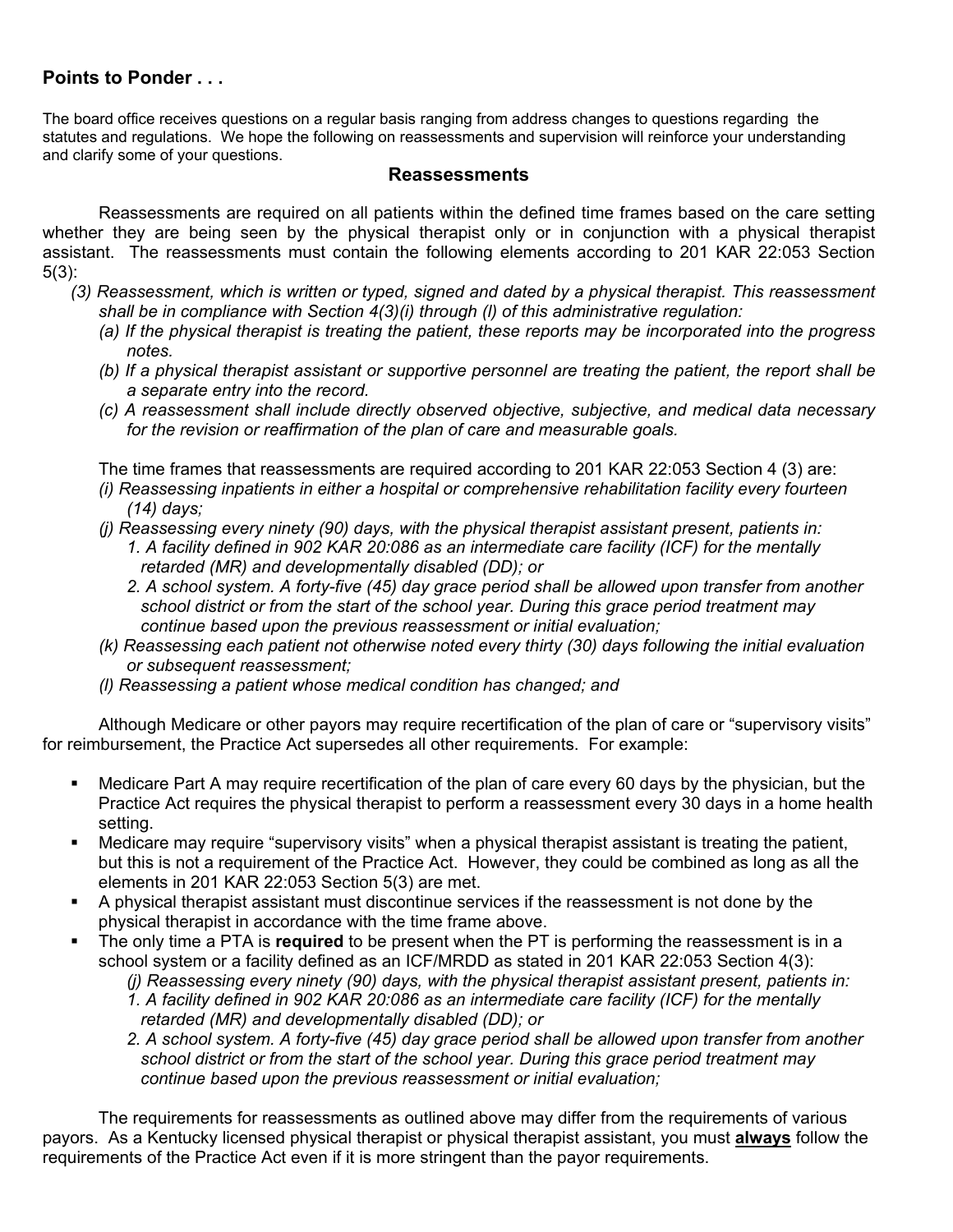### **Standards of Supervision**

Many physical therapists are working at several locations, possibly even PRN. Sometimes your work involves doing evaluations and reassessments only.

- Do you really know who you are supervising?
- Do you know the competency of those you are supervising insuring that you are not delegating procedures or techniques beyond their scope of training, education or expertise?
- Are you available by telecommunication at all times during the working hours of the physical therapist assistant?

### This is a reminder that 201 KAR 22:053 Section 4 states:

 *When supervising the physical therapist assistant and supportive personnel, the physical therapist shall:* 

- *(1) (a) At all times, including all work locations, be limited to:* 
	- *1. Supervising no more than four (4) full-time physical therapist assistants or supportive personnel; or*
	- *2. The number of those persons providing part-time patient care for a period equivalent to that provided by four (4) full-time providers of patient care.*



Please make the following changes to your copy of The Practice Act:

KRS 327.025 (2): Is suspected of fraud or deceit in procuring or attempting to procure a license to practice physical therapy or of negligently performing actions that justify action against a physical therapist or physical therapist's assistant's license as identified in KRS 327.070(2) subsection (2) of Section 7 of this Act;

201 KAR 22:040 Section 1 (4) In accordance with the course requirement in KRS 327.050(8), verification of completion of a Cabinet for Health Services (CHS) approved two (2) hour course on the transmission, control, treatment and prevention of human immunodeficiency virus infection and AIDS, pursuant to KRS 214.610(1) but not more than every ten (10) years. The course shall be completed within the renewal biennial period that it is due;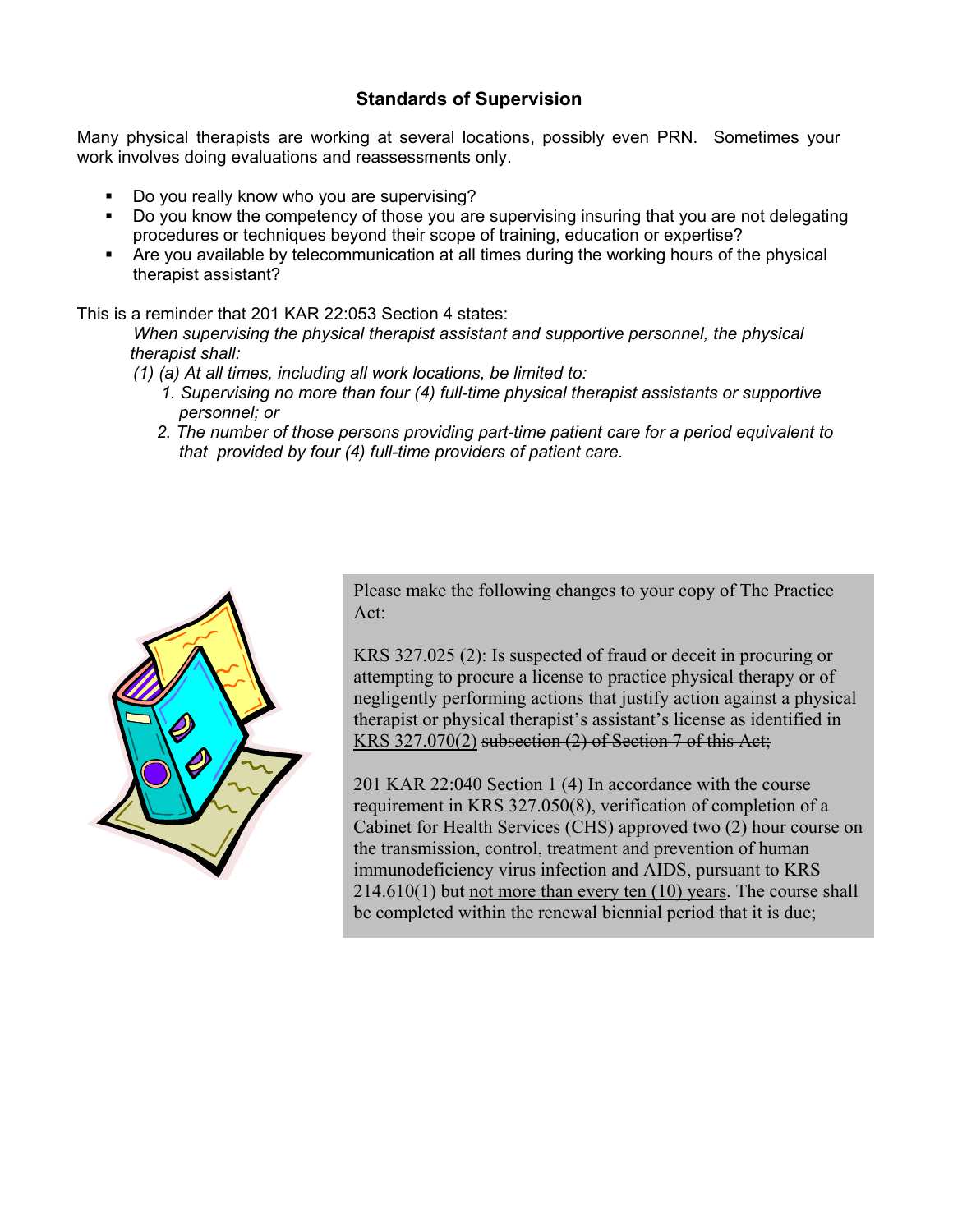# **Questions on Continuing Competency**

201 KAR 22:045

- 1. How do I know if a course is approved?
	- Visit the KBPT website at http://pt.ky.gov Approved courses are available in an Adobe (PDF) file or an Excel file that may be downloaded and sorted.
	- Course is approved by any state licensing board.
	- Course is approved by the APTA and its components and sections. Some examples are:
		- 1. Ohio Physical Therapy Association (OPTA)
		- 2. Orthopaedic Section
		- 3. Acute Care Section
		- 4. Geriatrics Section
- 2. How does a Category 1 course become approved?
	- As a licensee, go to http://pt.ky.gov/cce/ and complete the "Credential Holder" application. There is a \$10.00 fee for each approval.
	- Ask the provider of the course to complete the "Individual Provider" application at http://pt.ky.gov/cce/.
- 3. How many hours of continuing competency is required and when do they have to be earned?
	- **PT** 30 hours earned between January 1, 2005 and March 31, 2007
	- **PTA** 20 hours earned between January 1, 2005 and March 31, 2007
- 4. Am I required to have a certain number of hours from each category?
	- 2 hour open book tutorial, Jurisprudence Exam (JE) is required
	- Category I PT – at least 18 hours are required PTA – at least 10 hours are required
	- Category II
		- PT no more than 10 hours
		- PTA no more than 8 hours
- 5. Do new graduates with a physical therapist credential need to obtain CEU's in order to renew their license?
	- Everyone renewing their credential will be required to obtain CEU's
	- New graduates will be able to use their class work hours to meet the CE requirement but will still need to take the JE.
- 6. Who is required to take the Open Book Tutorial (JE)?
	- Everyone renewing their credential will be required to take the exam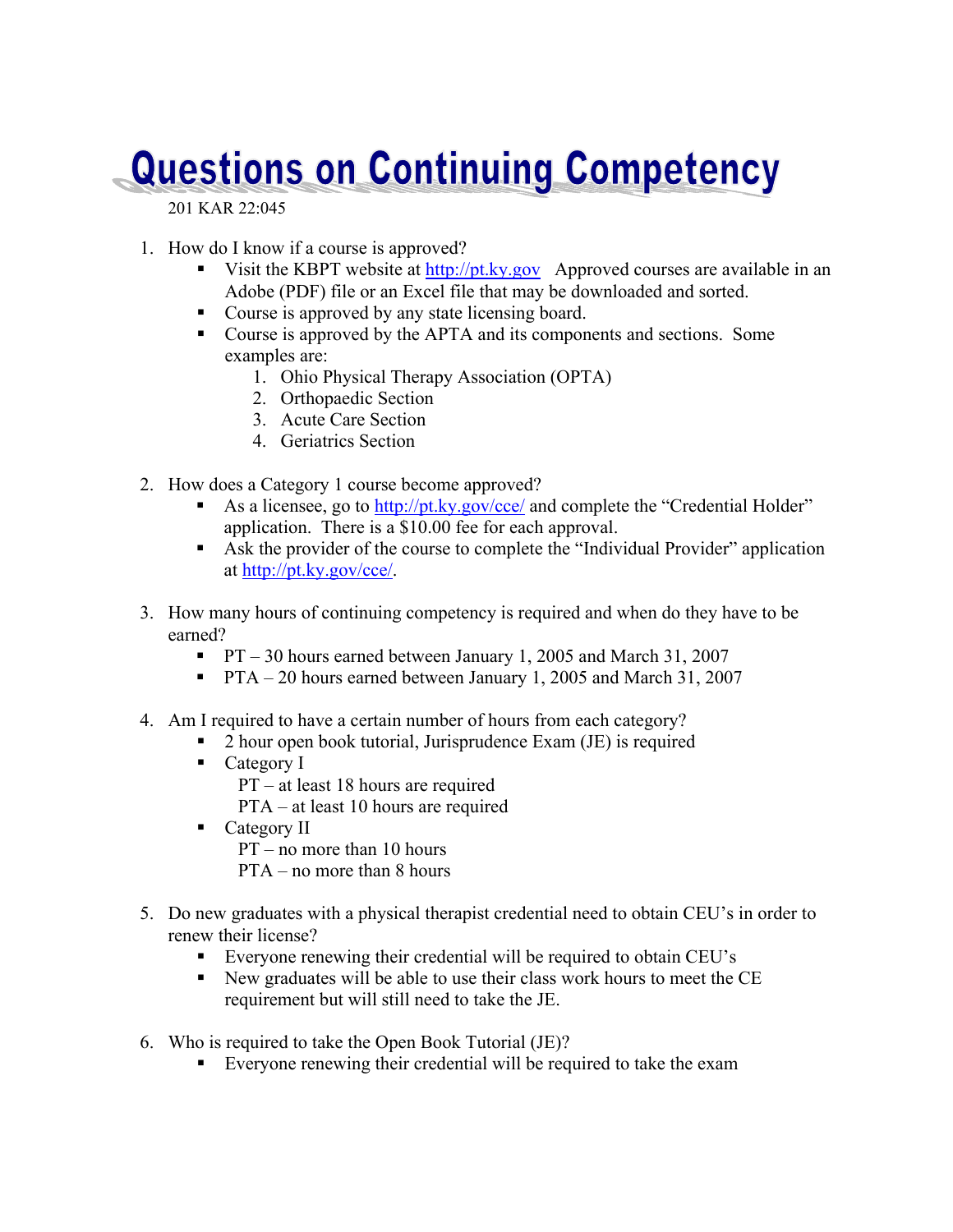### *Continuing Competency cont.*

- 7. How is the examination taken?
	- Online at  $\frac{http://pt.ky.gov}{}$  The cost is \$10.00 and you may use a credit card or electronic check payment.
	- Schedule an appointment to take the exam at the Board office in Louisville.
- 8. I received information on a seminar which has been approved by the Ohio PT Board. Is this acceptable for Kentucky PT Board even though they are not listed as an approved source?
	- Courses that have been approved by other state licensing boards are automatically approved for Kentucky.
- 9. When do I need to submit certificates for continuing education?
	- Submit proof of continuing education documentation if you are audited by the Board.
	- Retain your documentation for three years from the end of the biennium.
- 10. How is documentation of continuing education earned by participation in community service related to health care, or participation in a physical therapy inservice or study group?
	- This is a Category II activity and there is not an approval process required.
	- Document the activity on your "CEU Tracking Form"
	- Examples of documentation include:
		- 1. Community Service List date and event
		- 2. Inservice List topic, date and place of inservice
		- 3. Study group List date, topic and attendees
		- 4. Article List article name, publication and date